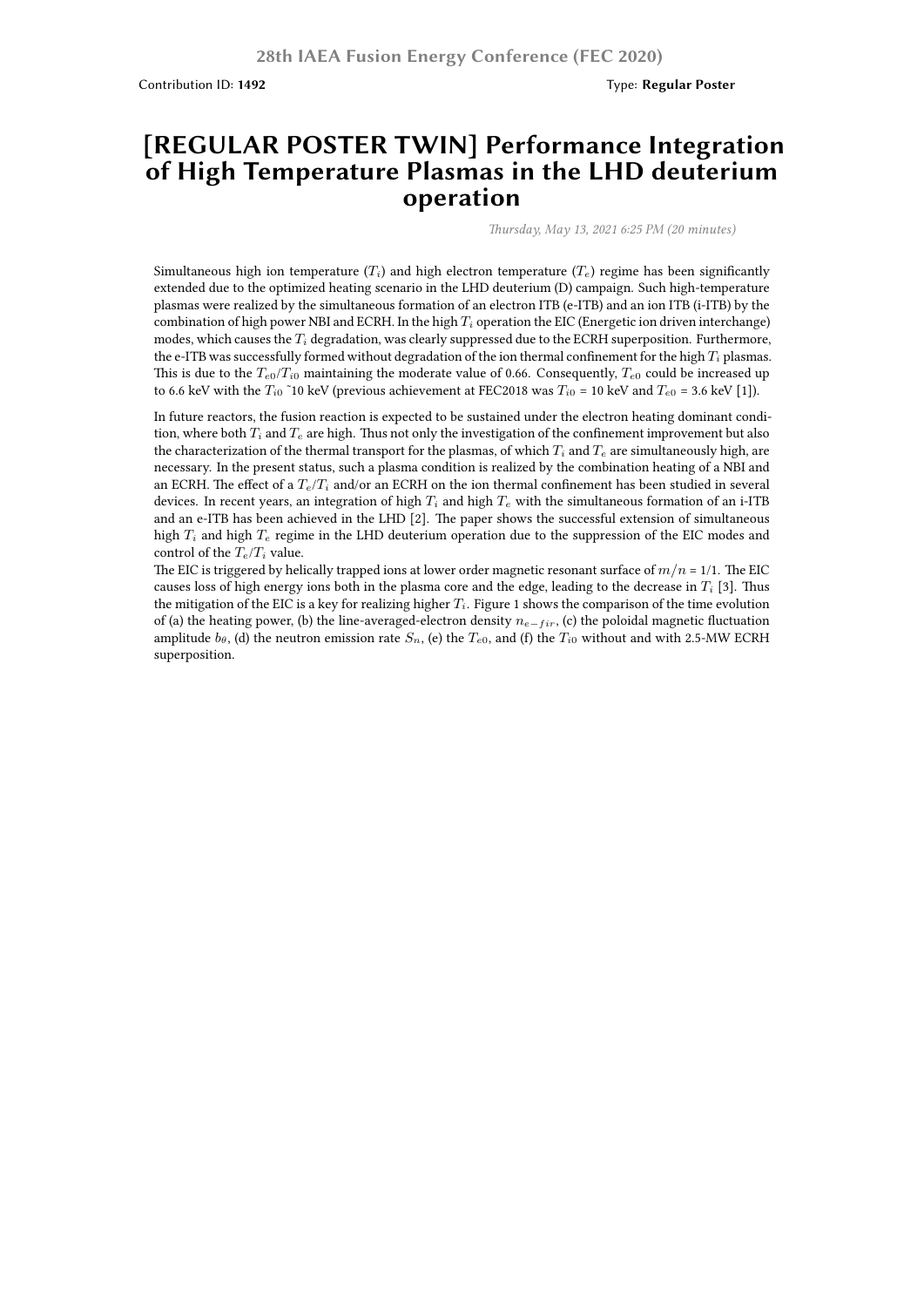

Figure 1: Effect of ECRH on EIC suppression. The time evolution of (a) the heating power, (b) the line-averaged *ne*, (c) the magnetic fluctuation, (d) the neutron emission rate, (e) the central electron temperature, and (f) the central ion temperature without and with 2.5-MW ECRH.

The NBI power was similar (~25 MW) and the operated magnetic configuration was same as  $R_{ax}$  = 3.58 m and  $B_t$  = 2.87 T. The C pellet was injected at 4.57 s to control the impurity and to increase the S/N of CXS measurement. The bursty increase of  $b_\theta$  and the synchronized drop in the  $S_n$  correspond to the EIC occurrence and the loss of the high energy ions, respectively. Due to the ECRH superposition the EIC event was clearly suppressed. Consequently, the  $S_n$ , which is reflected the amount of the confined high energy ions, increased and this contributed to realizing the higher  $T_{i0}$ . Note that the  $b_{\theta}$  increase at  $t = 5.1$  s was due to the NBI breakdown.

Although the ECRH is effective to mitigate the EIC, the increase in  $T_e/T_i$  causes the destabilization of the ITG mode [4], leading to the degradation of the ion thermal confinement. Figure 2 shows the dependence of the normalized scale length of  $T_i$  on the  $T_e/T_i$  at the effective minor radius of  $r_{eff}$  = 0.1 m.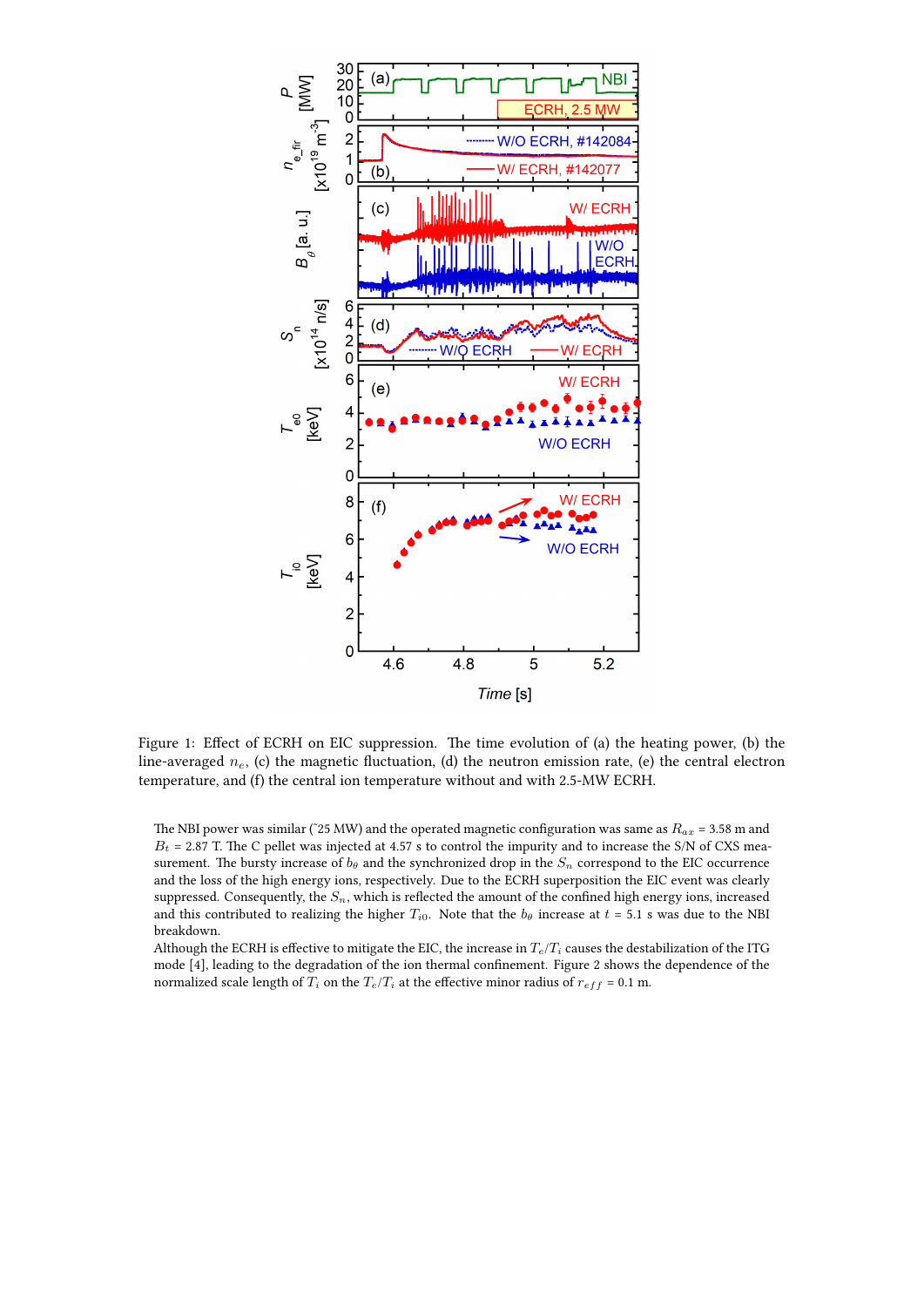

Figure 2: The dependence of the  $R/L_{Ti}$  on the  $T_e/T_i$  at  $r_{eff} = 0.1$  m.

These data were obtained in the high  $T_i$  operation with the superposed on-axis ECRH power from 0 to 5.4 MW. The significant degradation of the  $R/L_T$  was observed both in the H and D plasmas when the  $T_e/T_i$ exceeded ~0.7. These results show that not only the mitigation of EIC by ECRH but the control of  $T_e/T_i$  in the moderate range is important for realizing high  $T_i$  and high  $T_e$  simultaneously.

Presently we could successfully obtain the high  $T_i$  plasma (10 keV) with the increased  $T_{e0}$  up to 6.6 keV by the on-axis ECRH with 1.8 MW (1/3 of the LHD-ECRH full power). The *T<sup>e</sup>*0/*T<sup>i</sup>*<sup>0</sup> was 0.66, which value was slightly lower than the threshold of  $R/L_{Ti}$  degradation shown in Fig. 2, and the EIC was also mitigated in the discharge. Figure 3 shows the radial profile comparison of (a) *Te*, (b) the electron thermal diffusivity  $\chi_e$ , (c)  $T_i$ , and (d) the ion thermal diffusivity  $\chi_i$  between the high  $T_i$  plasmas without and with 1.8-MW ECRH.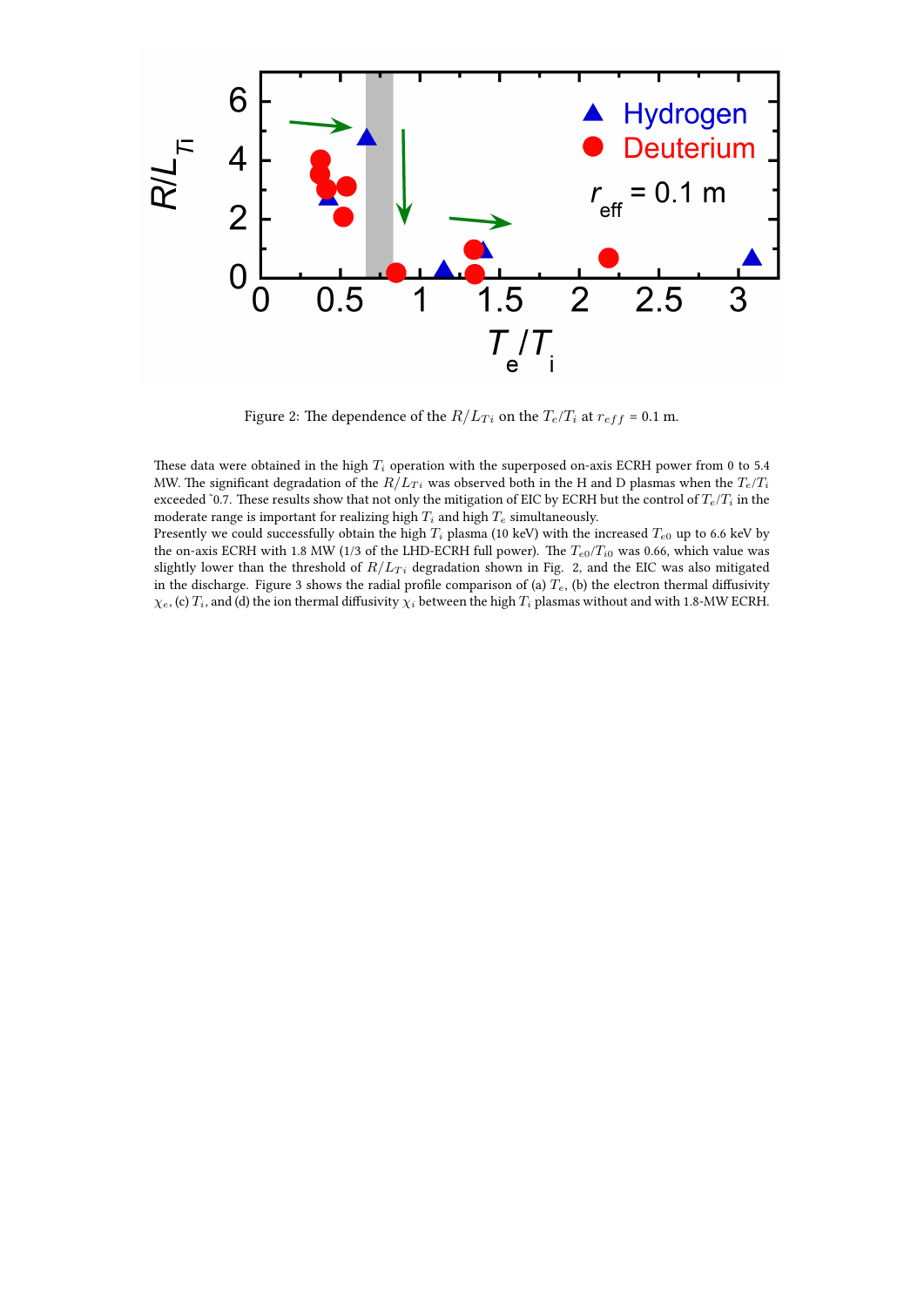

Figure 3: The radial profiles of (a)  $T_e$ , (b)  $\chi_e$ , (c)  $T_i$ , and (d)  $\chi_i$  without and with 1.8-MW ECRH.

The NBI power was similar (˜30 MW) and the operated magnetic configuration was same as *Rax* = 3.6 m and  $B_t$  = 2.85 T. The plasma W/O ECRH was obtained before FEC2018. The EIC events and the accompanying loss of the high energy ions were observed during the discharge W/O ECRH. Applying the on-axis ECRH superposition,  $T_e$  gradient increased and the  $\chi_e$  decreased especially in  $r_{eff}$  < 0.2 m due to the e-ITB formation. For the ion, the reduction in the  $\chi_i$  was observed around the plasma half radius associated with the EIC suppression and the peaked profile was maintained in the plasma central region with the  $T_{i0}$  of 10 keV. Figure 4 is the summary of the extension of the high temperature operational area in the LHD.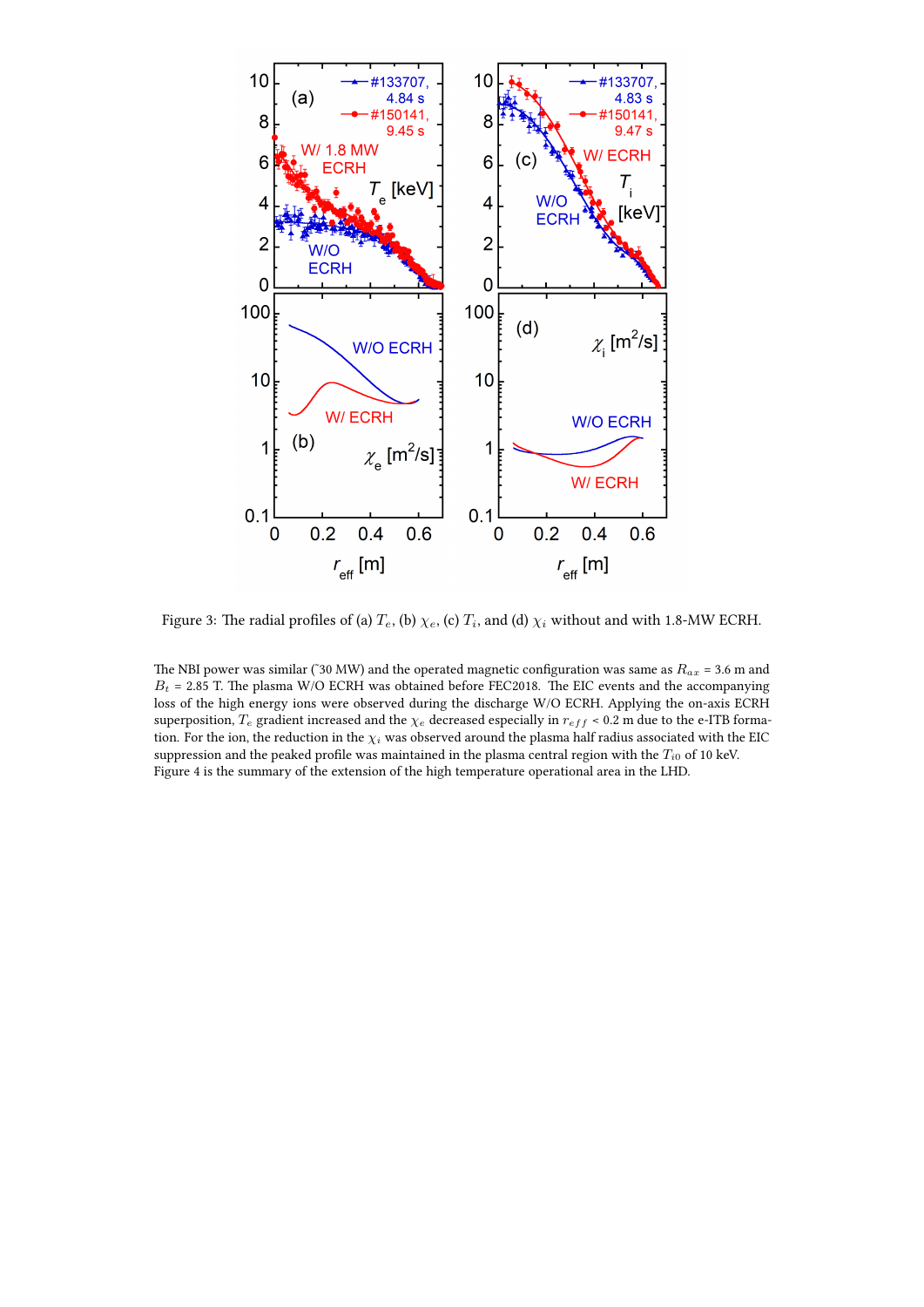

Figure 4: Summary of the extended high temperature regime in the LHD.

The simultaneous high  $T_i$  and high  $T_e$  regime was significantly extended from previous IAEA FEC. In the LHD deuterium experiment, we have attained the *T<sup>i</sup>* of 10 keV due to the better confinement accompanied with the stronger i-ITB compared with hydrogen plasmas [1, 5]. Present results of the extension of the high temperature regime reinforce the feasibility of the helical reactor and enable us to investigate the plasma confinement property close to ignition temperature condition.

- [1] H. Takahashi et al., Nucl. Fusion **58** 106028 (2018).
- [2] H. Takahashi et al., Nucl. Fusion **57** 086029 (2017).
- [3] K. Ogawa et al., Nucl. Fusion **58** 044001 (2018).
- [4] M. Nakata et al., Plasma Phys. Control. Fusion **58** 074008 (2016).
- [5] T. Kobayashi et al., Sci. Rep. **9** 15913 (2019).

## **Country or International Organization**

Japan

## **Affiliation**

National Institute for Fusion Science